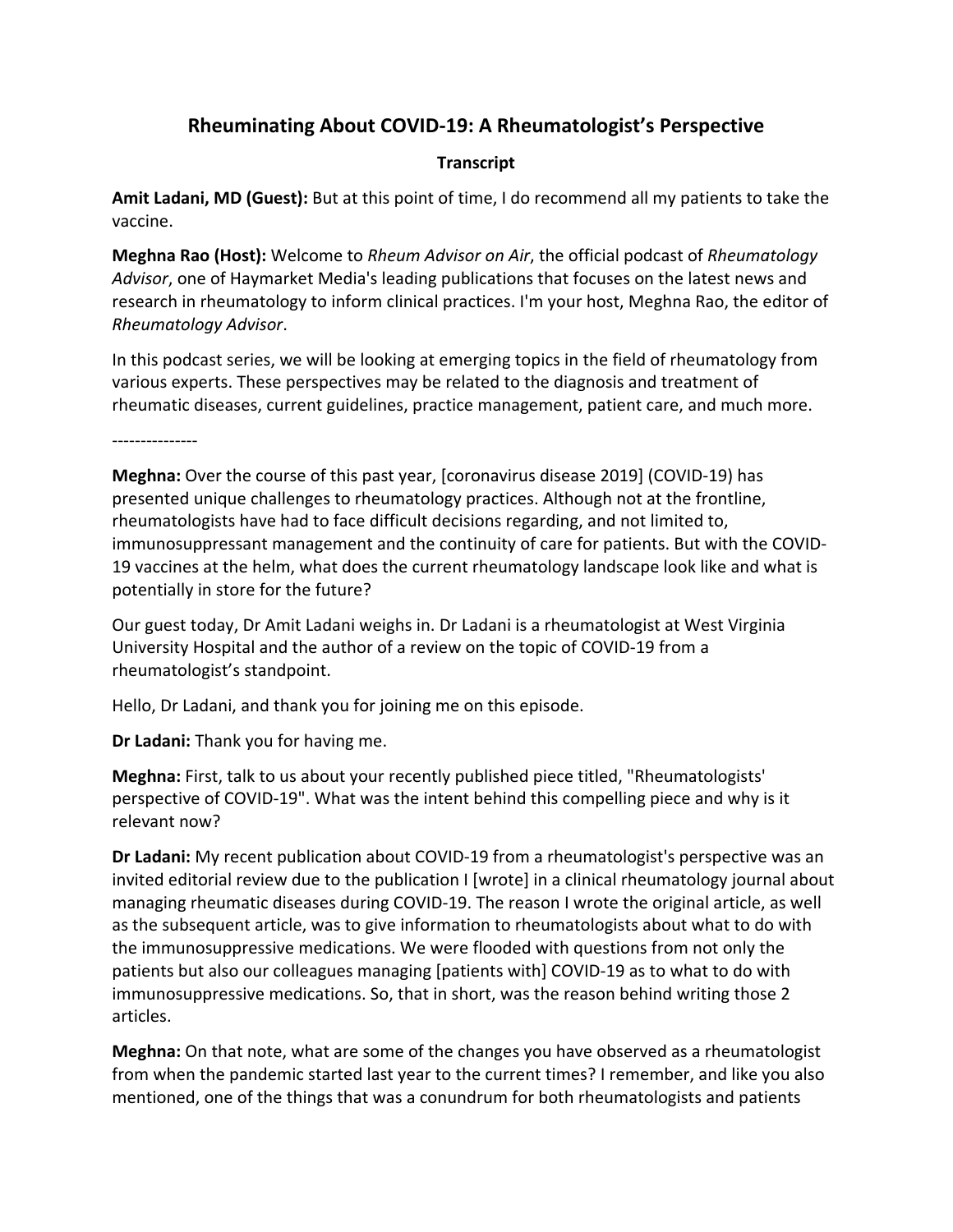early on was whether or not to continue immunosuppressive medications. And added to that were patients fears that may or may not have been the product of misinformation. But what's the status now and where are we on that?

**Dr Ladani:** Absolutely right. As the pandemic started and continued to evolve, we got questions about what to do about immunosuppressive medications as the patients were concerned whether they were at high risk of getting COVID-19. The early reports that were published were somewhat reassuring and [they] showed that [patients] who were on the immunosuppressive medications tended to [be] less likely [to get] severe complications of COVID-19. The immunosuppressive medications prevented the cytokine storm. However, subsequently, as more evidence came by, we recommended that patients to stop their immunosuppressives if they had COVID-19. They were strongly advised not to stop their immunosuppressives for the fear of getting COVID-19. And this was as a result of studies that came out and showed that uncontrolled disease activity that could result by stopping the immunosuppressives could be a high risk [of] getting an infection. So, in short, we suggested patients not to stop getting immunosuppressives for the fear of getting COVID-19, but to stop it when they were exposed or if they had COVID-19 or at least to call us for further guidance.

**Meghna:** Let's not forget the whole hydroxychloroquine crisis and the consideration of [interleukin] (IL)-6 and [Janus kinase] (JAK) inhibitors as treatment for severe cases of COVID and potentially the cytokine storm. All of this caused such a stir in the rheumatology community.

**Dr Ladani:** That's exactly true. COVID-19 is a rapidly evolving area, and we were confronted with calls about the hydroxychloroquine crisis, as initial reports suggested that it might be effective in preventing the complications or the spread of COVID-19, which subsequently did not turn out to be true. There was a shortage in between and we had the pharmacists recommend that they would only fill the hydroxychloroquine if the prescription came from a rheumatologist, which was to safeguard the interest of people who were on it and really needed it.

On the other hand, the cytokine storm is an interesting thing. [In] managing the COVID-19 storm, there was initial and current interests about using the immunosuppressive medications we use in rheumatic practices like interleukin 1 [and] interleukin 6, [a]long with baricitinib. The use of tocilizumab and sarilumab was from a REMAP-CAP trial, which is a multinational trial. The preliminary non-peer-reviewed report showed that in patients [who were] admitted within less than 24 hours [to] the [intensive care unit] (ICU) and less than 15 days of admission, the hospital mortality was lower with 1 to 2 doses of tocilizumab or 1 dose of sarilumab. In fact, [b]aricitinib along with remdesivir has been approved to use in hospitalized nonintubated patients requiring oxygen, especially when they can't take corticosteroids. The only robust data we have in managing the COVID-19 storm is the dexamethasone study, with patients requiring oxygen and [ventilation] support taking 10 days of dexamethasone. Moreover, in terms of stopping the immunosuppressive medication after the exposure, most medications, including conventional synthetic [disease-modifying antirheumatic drugs (DMARDs) and biologic DMARDs, need to be stopped, with the exception being maybe sulfasalazine.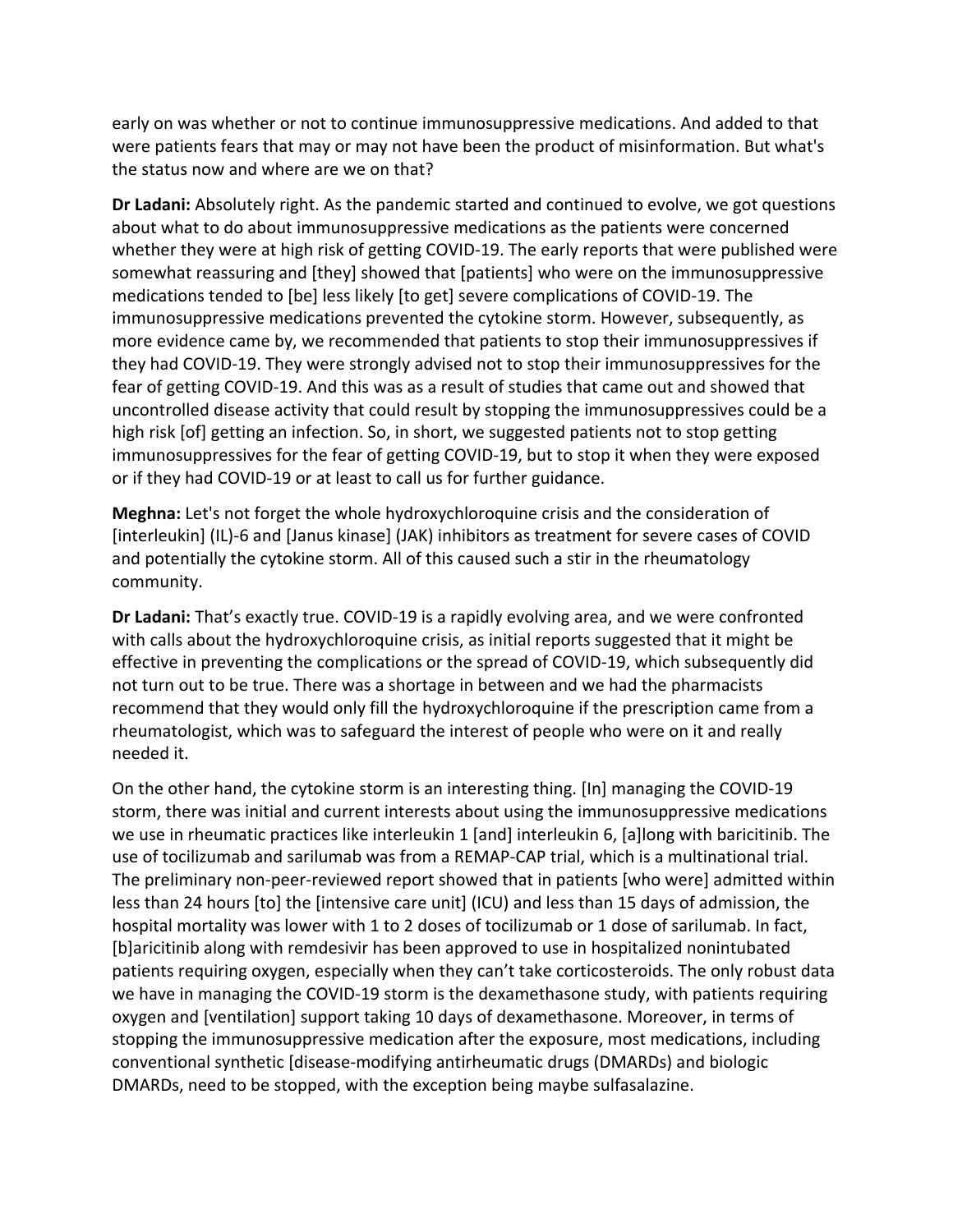There is also an increased interest about JAK inhibitors as it dampens the innate immunity and probably worsening the effect. However, baricitinib *[inaudible]* intercellular endocytosis preventing the [severe acute respiratory syndrome coronavirus 2] (SARS-CoV-2) virus to enter the cells and hence the emergency use authorization with remdesivir to be used in COVID-19.

**Meghna:** Rheumatologic conditions were historically not believed to lend themselves very well to telehealth. We did an extensive series on this very topic when the pandemic just began. But, very briefly, Dr Ladani, what has been your experience? How has the continuity of care been ensured in your clinical practice all these months, and what are your postpandemic plans?

**Dr Ladani:** Yes, spot on. I mean, it was a challenge to ramp up the telemedicine service, be it rheumatology or other subspecialties. But with the pandemic, I would commend on how quickly telemedicine services were ramped services up to the point that even [Centers for Medicare & Medicaid Services] (CMS) ramped up the payment portion of it. The barriers were taken down. We were doing much more telemedicine seamlessly in our clinic. We, however, suggested patients to at least see us once and subsequently for the follow-ups. If they were doing relatively fine or seemed to be in remission, we preferred doing telemedicine; and patients appreciated that. Specifically in areas that I practice *[inaudible]* for patients to come and see us is almost an hour. It was a boon for them.

I see forward, and even once the pandemic subsides, that people will continue to use it and so [will] the providers, and it is a win-win situation for both.

**Meghna:** Absolutely. And has anything surprised you regarding the use of telerheumatology methods? Because I think if there's one positive aspect that came out of the adversity that is this pandemic, it's that telemedicine has been adopted and adapted to quite well by both providers and their patients.

**Dr Ladani:** That's very true. And like I said, the barriers that existed in seeing patients from a different state, where you needed to have a license, were also waived. So, we were able to see many patients that came to see us from western Maryland, eastern Pennsylvania, or eastern Ohio, to West Virginia, where I practice.

*Meghna: Please note that the following content was developed and edited before the American College of Rheumatology released COVID-19 vaccine guidance for patients with rheumatic and musculoskeletal diseases. We will be providing updated information soon.*

**Meghna:** Now that brings us to the "glimmer of hope" that you rightly put in your article, the mRNA vaccines that were recently approved by the FDA, which is rolling out pretty quickly despite concerns about distribution, dosage, and so on. Now, although the vaccines that have been made available to all, what do you think of their effectiveness [in] immunocompromised patients or those with pre-existing autoimmune and rheumatic conditions, considering the fact that these populations may have been excluded from vaccine trials?

**Dr Ladani:** That's a great question! You are spot on [on] the fact that this information is missing as to what would be the effect on people who are immunosuppressed, pregnant and lactating women, and patients on chemotherapy. But at this point of time, I do recommend all my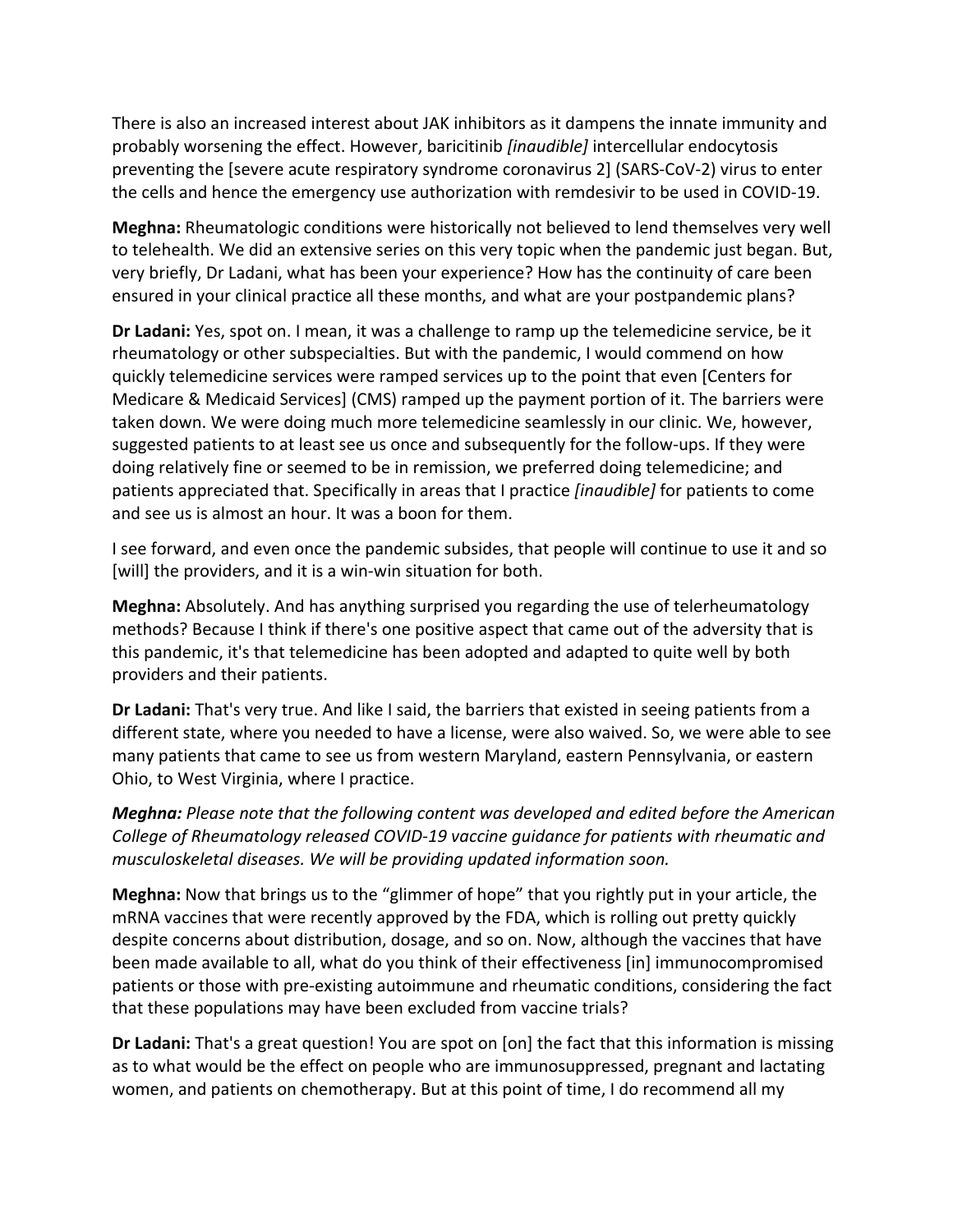patients to take the vaccine. The question is not about its safety, because it's not a live vaccine, so it's safe [for] any patients who are immunocompromised. The question we frequently encounter is how effective it [would] be. Now, extrapolating the data from other vaccines and immunosuppressive medications, for example, the influenza vaccine and the pneumococcal vaccine are not very effective when somebody is on drugs like methotrexate, abatacept, or rituximab. I tend to *[inaudible]* or conditionally recommend my patients on a case-by-case [s]cenario. If I'm sure that there are less chances of them having a flare-up while being on this agent, I recommend them to continue to discontinue a dose or two of methotrexate and abatacept after they take the vaccine, and also try to vaccinate them 3 to 4 weeks before the dose of rituximab, if that's possible.

**Meghna:** That makes sense. Even though rheumatologists may not be the ones administering the COVID-19 vaccine to their patients, I'm sure that patients are inundated by all this news surrounding the vaccines. And I think something to consider is that some patients may not want to receive the COVID-19 vaccine due to personal preferences, right?

**Dr Ladani:** That's very true. I try to talk to patients, specifically if they have had COVID-19. I tell them that there is no urgency, but they should absolutely get vaccinated in the future because getting a COVID-19 infection can protect them for a while; but all of them should be vaccinated unless they have absolute contraindications like allergies to polyethylene glycol, which is a component of an mRNA vaccine. Even allergies to eggs or gelatin or latex are not contraindications because the vaccine does not have any component of those.

**Meghna:** I also got some insight from my colleague, Chen Fang, the editor of Infectious Disease Advisor, and a pharmacist who regularly administers the COVID-19 vaccine to individuals in New York City. I asked her about the response and potential side effects of the COVID-19 vaccine in immunocompromised patients and this was what she noted.

**Chen Fang, PharmD, RpH (Guest 2):** There [are] a lack of data from clinical trials surrounding how patients who are immunocompromised tolerate the vaccine and whether the immune response is robust enough in this population.

There are some things we do know. We know that patients who are immunocompromised do not have as robust of a response compared with immunocompetent patients. We know that some immunosuppressants, such as methotrexate and rituximab, lower the immune response to influenza, pneumococcal, and hepatitis B vaccines. This brings up a valid and genuine concern for the COVID-19 vaccine.

In terms of side effects for patients who are immunocompromised, we don't have enough data yet to say anything conclusive. In New Jersey, immunocompromised patients were eligible for the vaccine beginning January 14, 2021. In New York State, the population of patients will be eligible for the vaccine beginning February 15, 2021. Every state is in their own timeline for rollout, which makes it more difficult to gather the appropriate data from the appropriate populations to reach conclusive answers.

I've seen and heard many physicians recommend patients on immunosuppressants wait to get the vaccine or begin setting up plans to taper their doses down in order to help facilitate a